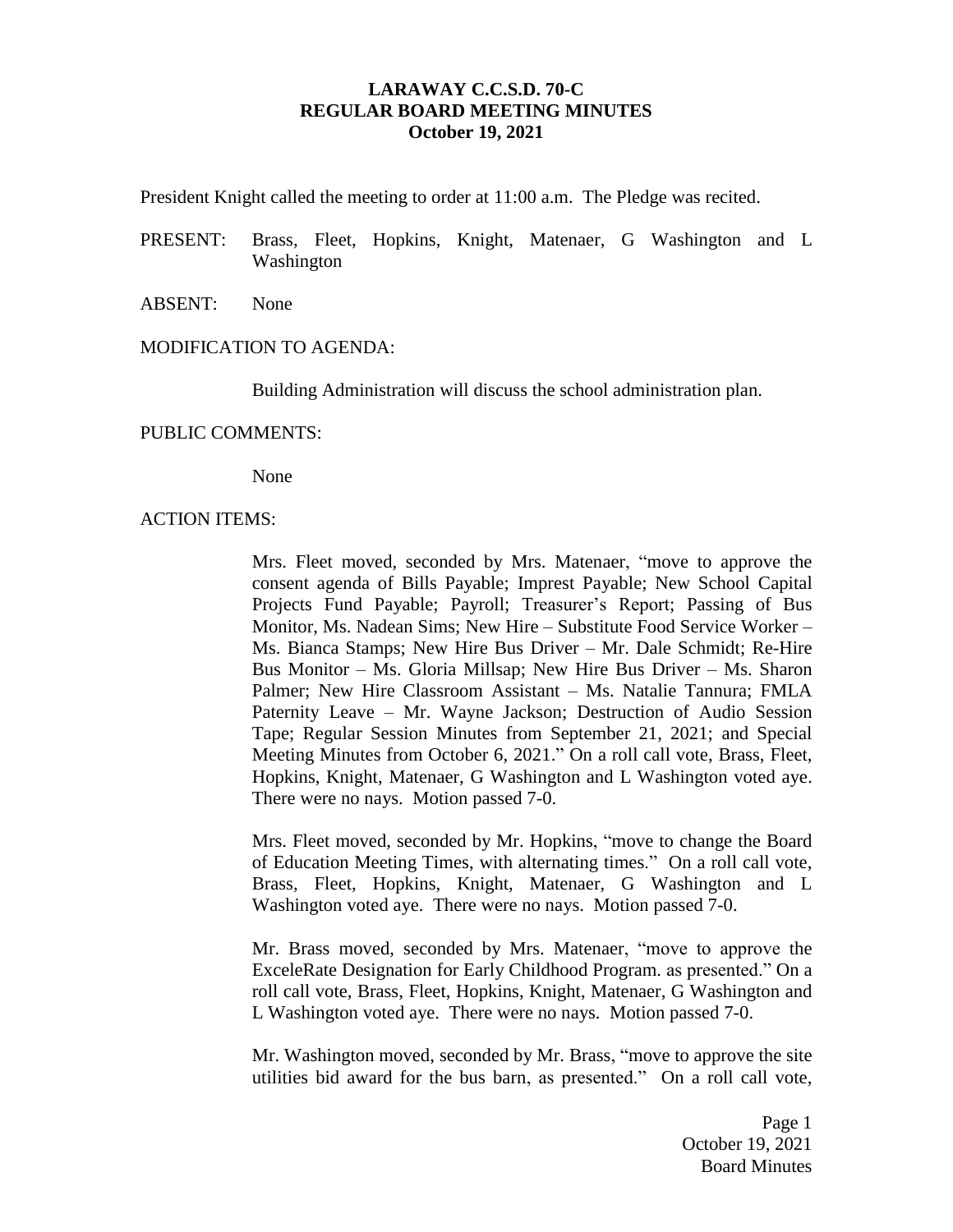Brass, Fleet, Hopkins, Knight, Matenaer, G Washington and L Washington voted aye. There were no nays. Motion passed 7-0.

## BUILDING ADMINISTRATION REPORTS:

- A. Technology Curriculum Presentation for Grades 4 and 5, presented by Mr. Frank Dillinger, Technology Teacher
- B. Veteran's Day Celebration on November 11, 2021
- C. School Admin Plan

# SUPERINTENDENT'S REPORT:

- A. Three Rivers Division Meeting October 28, 2021 Prairie Bluff Golf Course
- B. Property Tax Levy
- C. Bond & Interest Abatement and Resolution Cadence Logistics
- D. Bond & Interest Abatement and Resolution Alternate Lease **Certificates**
- E. Tri Conference General Assembly Delegate and Alternate
- F. Tri Conference Dinner with Legat Architects
- G. Negotiations
- H. 2020-2021 Audit
- I. Long-Term Substitute Insurance Discussion
- J. FOIA Indiana, Illinois, Iowa Foundation for Fair Contracting
- K. GCN Mandated Reporter Status Training

## REPORTS/DISCUSSIONS:

A. Triple I Conference in Chicago

## ANNOUNCEMENTS – FOR THE GOOD OF THE LARAWAY AREA:

## A. Master School Board Member Certificate – Mrs. Marge Fleet

## TOPICS FOR FUTURE DISCUSSIONS AND RECOMMENDED BOARD ACTION:

Nothing at this time

## NEXT BOARD MEETING:

A. November 16, 2021 at 11:00 am.